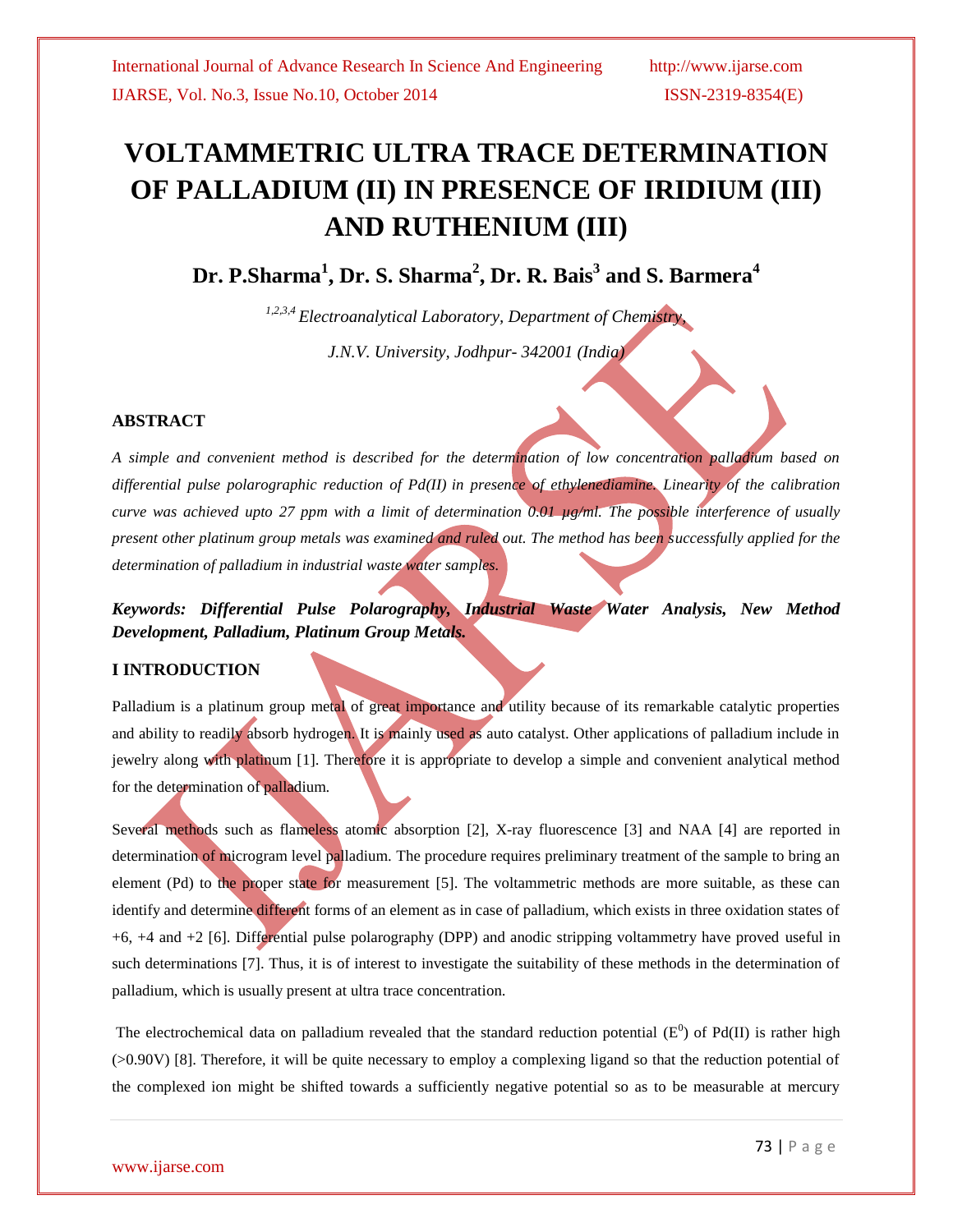## International Journal of Advance Research In Science And Engineering http://www.ijarse.com IJARSE, Vol. No.3, Issue No.10, October 2014 ISSN-2319-8354(E)

electrode [9]. On this basis several authors have reported polarographic studies of Pd(II) complexes with dithioacetylacetone [10], caprolactum [11], organic sulfides [12], pyridine [13] and thiocarbazone [14]. Ahmed and Magee [15] have used organic solvents in electrochemical studies of Pd(II).

Cyclic voltammetric and single sweep polarographic studies of palladium complexes have been reported by Munichandraiah [16] and Zhao et al [17], respectively. The utility of glassy carbon [18] and carbon paste electrodes [19] has also been reported in these investigations.

The author has utilized the complexing ability of ethylenediamine in 0.1 M potassium chloride medium to study Pd/Pd(0) system at mercury electrode. Further in stripping analysis intermetallic compound formation on the electrode surface significant interference during the deposition [20]. Therefore the authors have used differential pulse polarography. The observations have enabled in developing of optimal conditions for the determination of ultra trace amount of palladium in aqueous matrices. The DPP determination of molybdenum [21], silver [22], osmium [23] and gallium [24] were reported earlier.

#### **II RESULTS AND DISCUSSION**

#### **2.1 Electrochemical Characteristics of Palladium**

Different supporting electrolytes, viz. acetate buffer, ammonia buffer, monoethanolamine in potassium chloride, glycine in sodium perchlorate and alanine in sodium perchlorate were studied to observe electroreduction of palladium at dropping mercury electrode. A combination of ethylenediamine with 0.1 M potassium chloride was found to be suitable medium where a distinct wave was obtained for the reduction of palladium (II) as shown in Fig. 1.





#### $Pd(II) = 20$  ppm

- (a) Blank solution of 0.1 M KCl
- (b)  $2 \times 10^{-2}$  M ethylenediamine in 0.1 M KCl
- (c) Pd(II)- ethylenediamine in 0.1 M KCl

The variation of ethylenediamine concentration revealed that the wave height increases with the concentration of ethylenediamine upto  $2\times10^{-2}$  M. Subsequent addition of ligand did not increase the wave height. Therefore, all the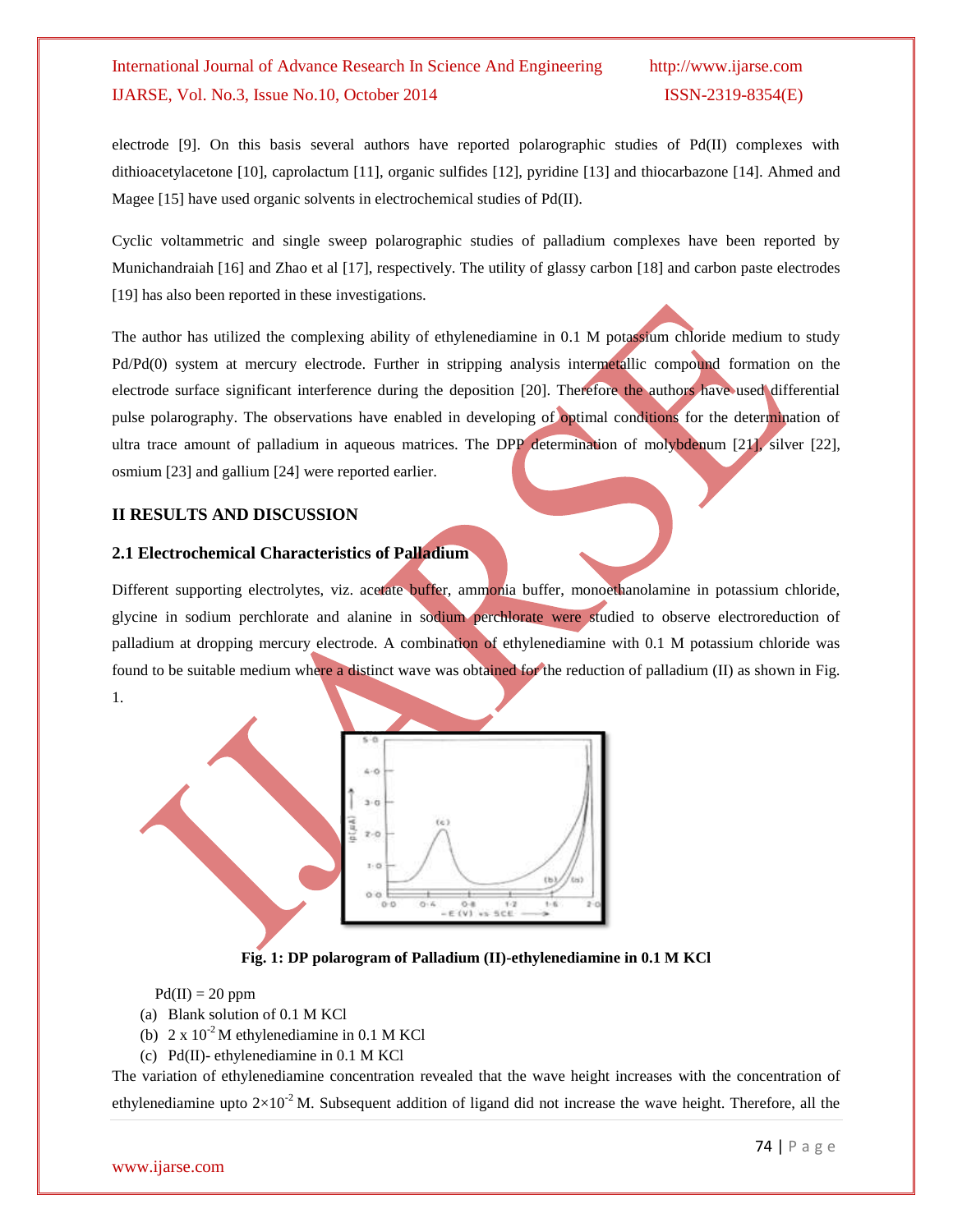# International Journal of Advance Research In Science And Engineering http://www.ijarse.com IJARSE, Vol. No.3, Issue No.10, October 2014 ISSN-2319-8354(E)

measurements were made at this concentration. Direct current polarographic observations revealed that the electrode reaction of palladium with ethylenediamine was not fully reversible. The wave appears to be diffusion controlled.

#### **2.2 Optimal Conditions For Palladium Determination**

Pd(II) also showed sharp differential pulse peak (DP) at -0.59V. A linearity of peak height was observed in 0.01-27 ppm range of Pd(II) concentration. The characteristics of the calibration curve were as follows: slope, 0.099; coefficient of correlation  $(\pi)$ , 0.997 and intercept, 0.069. The plot of calibration is drawn in Fig. 2.



**Fig. 2: Peak current vs concentration curve of Pd(II)- ethylenediamine in 0.1 M KCl** The detection limit of 0.01  $\mu$ g/ml was achieved under the experimental conditions.

#### **2.3 Interference**

The metals of platinum group generally are present together and often occur as by product of the mining of some other metals, usually nickel or copper. Therefore, the expected interferants such as Cu(II), Ir(III), Ni(II) and Ru(III) were monitored during the determination of palladium. The peak potential of copper was found at -0.25V, and thus copper does not interfere. Similarly, Ir(III) and Ru(III) in presence of ethylenediamine are reduced at more negative potentials  $\epsilon_1$ .05V and -1.65V, respectively) than Pd(II) which gets reduced at -0.59V. The DP peak of Ni(II) was noticed at -1.22V, which was distinguishable, illustrating no interference as clarified in Fig. 3.



#### **Fig. 3: DP polarogram of Pd(II) in presence of Cu(II), Ir(III), Ni(II) and Ru(III) in 0.1 M KCl**

Cu(II)= 8ppm, Pd(II)= 15 ppm, Ir(III)= 10 ppm, Ni(II)= 15 ppm and Ru(III)= 15 ppm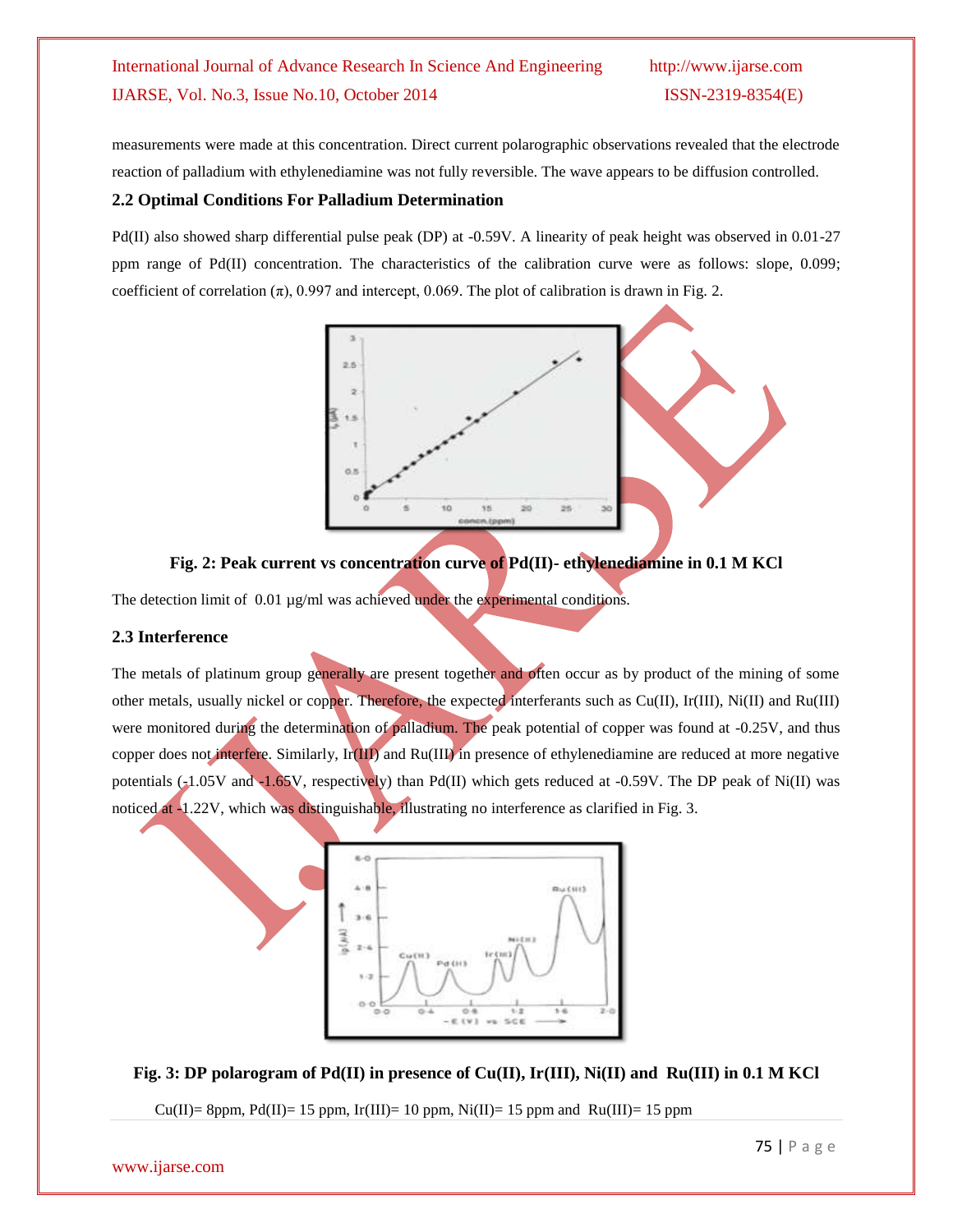### **III ANALYTICAL APPLICATIONS**

The DPP reduction of Pd(II) in polarographic medium of  $2\times10^{-2}$  M ethylenediamine in 0.1 M KCl was made the basis for palladium determination in industrial waste samples. The prepared samples were taken into the polarographic cell and DP polarograms were recorded in the potential range of 0.0V to -1.0V. Peak currents were measured at -0.59V after making the blank correction.

Quantitation in all observations was made by applying the standard addition method [25]. The results of palladium determination are summarized in table Table 1.

| S. No. | $Pd(II)$ added $(\mu g/ml)$ | $Pd(II)$ determined<br>$(\mu g/ml)$ | SD(1) | RSD(%) | Average<br>recovery<br>$\frac{10}{6}$ |
|--------|-----------------------------|-------------------------------------|-------|--------|---------------------------------------|
|        | 0.5                         | 0.475                               | 0.014 | 2.9    |                                       |
| ۷.     | 1.0                         | 0.94                                | 0.021 | 2.2    |                                       |
| 3.     | 2.0                         | 1.93                                | 0.030 |        | 95.1                                  |
| 4.     | 3.0                         | 2.86                                | 0.054 | 1.0    |                                       |
| J.     | 4.0                         |                                     | 0.089 | 2.3    |                                       |

**Table 1: DPP Determination of Pd (II) In Industrial Waste Water Samples**

Atomic absorption spectrophotometry was used to compare the results obtained by DPP. The comparative data are presented in Table 2.

|  | Table 2: The results of Pd(II) determined by DPP and AAS |  |
|--|----------------------------------------------------------|--|
|  |                                                          |  |

| Sample | $Pd$ (II) present ( $\mu$ g/ml) | Pd $(II)$ determined $(\mu g/ml)$ |      |  |
|--------|---------------------------------|-----------------------------------|------|--|
|        |                                 | $\mathsf{DPP}$                    | AAS  |  |
|        | 2.0.                            | 1.87                              | 1.80 |  |
|        | 5.0                             | 4.85                              | 4 79 |  |
|        | 8.U                             | 7.70                              | 7.65 |  |
|        |                                 | 3.41                              | 3.40 |  |

# **IV CONCLUSION**

The DPP method for the determination of palladium is of simple approach and specific in terms of measurement, detection limit  $(0.01 \,\mu\text{g/ml})$  and precision (RSD, 2.14%). Furthermore, the peak potential of palladium in presence of ethylenediamine (-0.59V) has enabled the determination of palladium together with other platinum group metals. The method will be useful in research and automobile industries where palladium is used as catalytic convertor.

#### **Acknowledgement**

Thanks are due to the University Grants Commission, New Delhi, for financial assistance under UGC-NET-JRF Fellowship to R. Bais.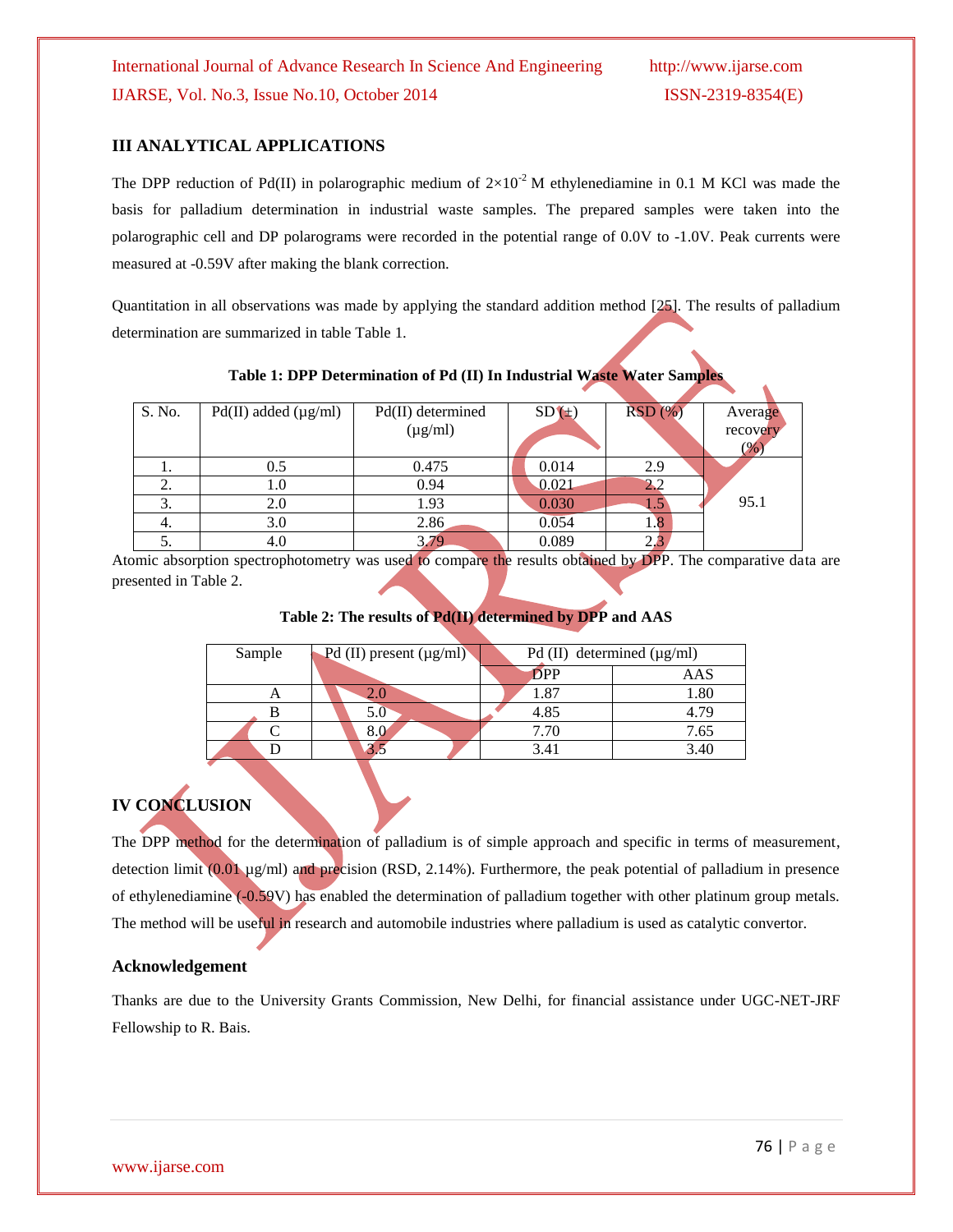International Journal of Advance Research In Science And Engineering http://www.ijarse.com

IJARSE, Vol. No.3, Issue No.10, October 2014 ISSN-2319-8354(E)

#### **REFERENCES**

- [1] J. Emsley, *The elements* (Oxford, Oxford University Press, 1988).
- [2] K. Farhadi and G. Teimouri, Flame atomic absorption determination of palladium in solutions after preconcentration using octadecyl silica membrane disks modified by thioridazine HCl, *Talanta*, *65 (4)*, 2005, 925-929.
- [3] J. Messerschmidt, A.V. Bohlen, F. Alt and R. Klockenkamper, Separation and enrichment of palladium and gold in biological and environmental samples, adapted to the determination by total reflection X-ray fluorescence, *Analyst*, *125 (3)*, 2000, 397-399.
- [4] J. P. Pancras, J. M. Ondov and R. Zeisler, Multi-element electrothermal AAS determination of 11 marker elements in fine ambient aerosol slurry samples collected with SEAS-II, *Analytica Chimica Acta, 538 (1-2)*, 2005, 303-312.
- [5] A.E. Greenberg, L.S. Clesceri and A.D. Eaten (eds.), *Standard methods for the examination of water and water* (American Public Health Association,  $18<sup>th</sup>$  Edn., 1992).
- [6] I. M. Kolthoff and J. J. Lingane, *Polarography (Vol.II)* (New York, Interscience, 1952).
- [7] P. T. Kissinger and W. R. Heineman, *Laboratory Techniques in Electroanalytical Chemistry*, New York, Marcel Dekker, 1984).
- [8] A.J. Bard, R. Parsons and J. Jordan (eds.) *Standard Potentials in Aqueous Solution* (New York, Marcel Dekker, 1984.
- [9] R. C. Kapoor and B. S. Agarwal, *Principles of Polarography* (New Delhi, Wiley Eastern Ltd., 1997).
- [10] A. M. Bond, G. A. Heath and R. L. Martin, Polarography of the planar dithioacetylacetone complexes of  $\text{cobalt}(II)$ , nickel(II), palladium(II), and platinum(II) and other related complexes of the same ligand in acetone, *Inorganic Chemistry*, *10 (9)*, 1971, 2026-2032.
- [11] B. K. Puri and A. Kumar, Polarography of palladium and indium at a dropping mercury electrode with  $\acute{\epsilon}$ caprolactum as a complexing agent, *Analyst*, *108(1292)*, 1983, 1345-1348.
- [12] H. C. Budnikov, V. N. Maystrenko and Y. I. Murinov, Electrochemical investigation of palladium complexes with organic sulphides and their use in extraction differential pulse polarography, *Talanta*, *34 (1)*, 1987, 219- 222.
- [13] S. I. Woodburn, M. W. Blackmore and R. J. Magee, The electrochemical reduction of some palladium (II) pyridine complexes, *Analytica Chimica Acta*, *49(2)*, 1970, 279-286.
- [14] A. G. Cabanillas, A. E. Mansilla, F. Salinas and P. L. Lopez-de Alba, Polarographic behavior of 2 carboxybenzaldehyde thiosemicarbazone and the indirect trace determination of palladium(II) ions in catalysts*, Electroanalysis*, *7(5)*, 1995, 488-491.
- [15] M. Ahmed and R. J. Magee, The electrochemical behaviour of dithiocarbamato complexes of palladium (II) in DMSO at the mercury electrode, *Journal of Electroanalytical Chemistry*, *110 (1-3)*, 1980, 335-345.
- [16] M. Jayakumar, K. A. Venkatesan, T. G. Srinivasan and P. R. Vasudeva Rao, Electrochemical behavior of ruthenium (III), rhodium (III) and palladium (II) in 1-butyl-3-methylimidazolium chloride ionic liquid, *Electrochimica Acta, 54 (26)*, 2009, 6747-6755.
- [17] Z. Zhao and Z. Gao, Single sweep polarography of palladium-dimethylglyoxime complex, *Journal of Electroanalytical Chemistry and Inetrfacial Electrochemistry*, *256 (1)*, 1988, 65-75.
- [18] X. Ye, Q. Yang, Y. Wang and N. Li, Electrochemical behaviour of gold, silver, platinum and palladium on the glassy carbon electrode modified by chitosan and its application, *Talanta*, *47 (5)*, 1998, 1099-1106.
- [19] F. A. Adekola, M. Diaw, C. Colin and D. Bauer, Electrochemical study of some palladium compounds at a carbon paste electrode—application to the determination of palladium in oxidation automotive catalysts, *Electrchimica Acta*, *37 (13)*, 1992, 2491-2495.